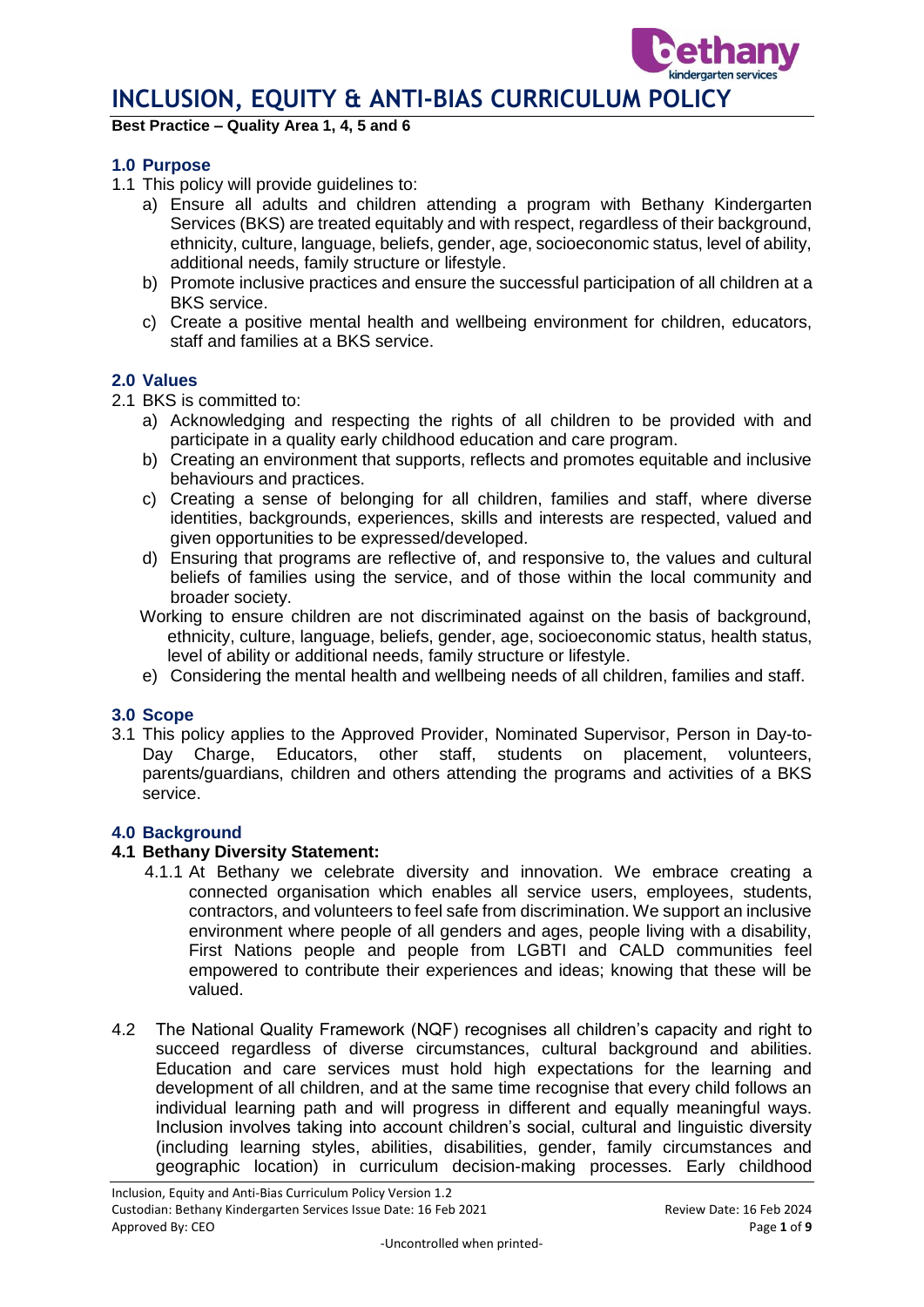

education and care services must implement responsive, equitable, individualised opportunities and additional support whenever barriers are identified.

- 4.3 The NQF is underpinned by a commitment to 'Closing the Gap' and acknowledges Australia is a nation of great diversity, and an ancient land that has been cared for by Indigenous Australians for many thousands of years. Education and care services have a shared responsibility to support children, families, colleagues and the local community to understand, respect and value diversity.
- 4.4 State and Commonwealth laws prohibit discrimination based on personal characteristics, including race, age, gender, religious belief, disability and parental status.
- 4.5 Under the Child Safe Standards, services are expected to provide environments and activities that encourage all children to participate in and celebrate their identity. The standards are underpinned by three overarching principles which require services to take into consideration the increased vulnerability of Aboriginal children, children from culturally and linguistically diverse backgrounds and children with disabilities.
- 4.6 The Victorian Government requires funded organisations to ensure that their policies and procedures promote equality of opportunity for all children. A service's philosophy should reflect the values of inclusion and equity which are supported by developing and implementing an inclusion and equity policy. Developing professional knowledge and skills, and using family-centred practice (refer to Definitions) to work in partnership with children, families, communities, and other services and agencies, will assist services to identify, include and support children with additional needs and their families.
- 4.7 BKS is committed to implementation of an anti-bias curriculum working toward the following goals:
	- a) Each child will demonstrate self-awareness, confidence, family pride and positive social identities
	- b) Each child will express comfort and joy with human diversity; accurate language for human differences; and deep, caring human connections
	- c) Each child will increasingly recognise unfairness, have language to describe unfairness and understand that unfairness hurts
	- d) Each child will demonstrate empowerment and the skills to act, with others or alone, against prejudice and/or discriminatory actions

(Derman-Sparks and Olsen Edwards, 2010)

### **5.0 Definitions**

- 5.1 The terms defined in this section relate specifically to this policy. For commonly used terms e.g. Approved Provider, Nominated Supervisor, Regulatory Authority etc. refer to the General Definitions section of this manual.
- 5.2 **Additional needs:** a broad term relating to challenges experienced across a number of areas including physical health, mental health, disability, a developmental concern or an emotional need (resulting from trauma, abuse or grief), family displacement (due to war or refugee status), domestic violence, mental illness, family separation or divorce, which affect a person's ability to participate or learn
- 5.3 **Anti-bias:** an active approach to challenging prejudice, stereotyping and bias.
- 5.4 **Culture:** the values and traditions of groups of people that are passed from one generation to another.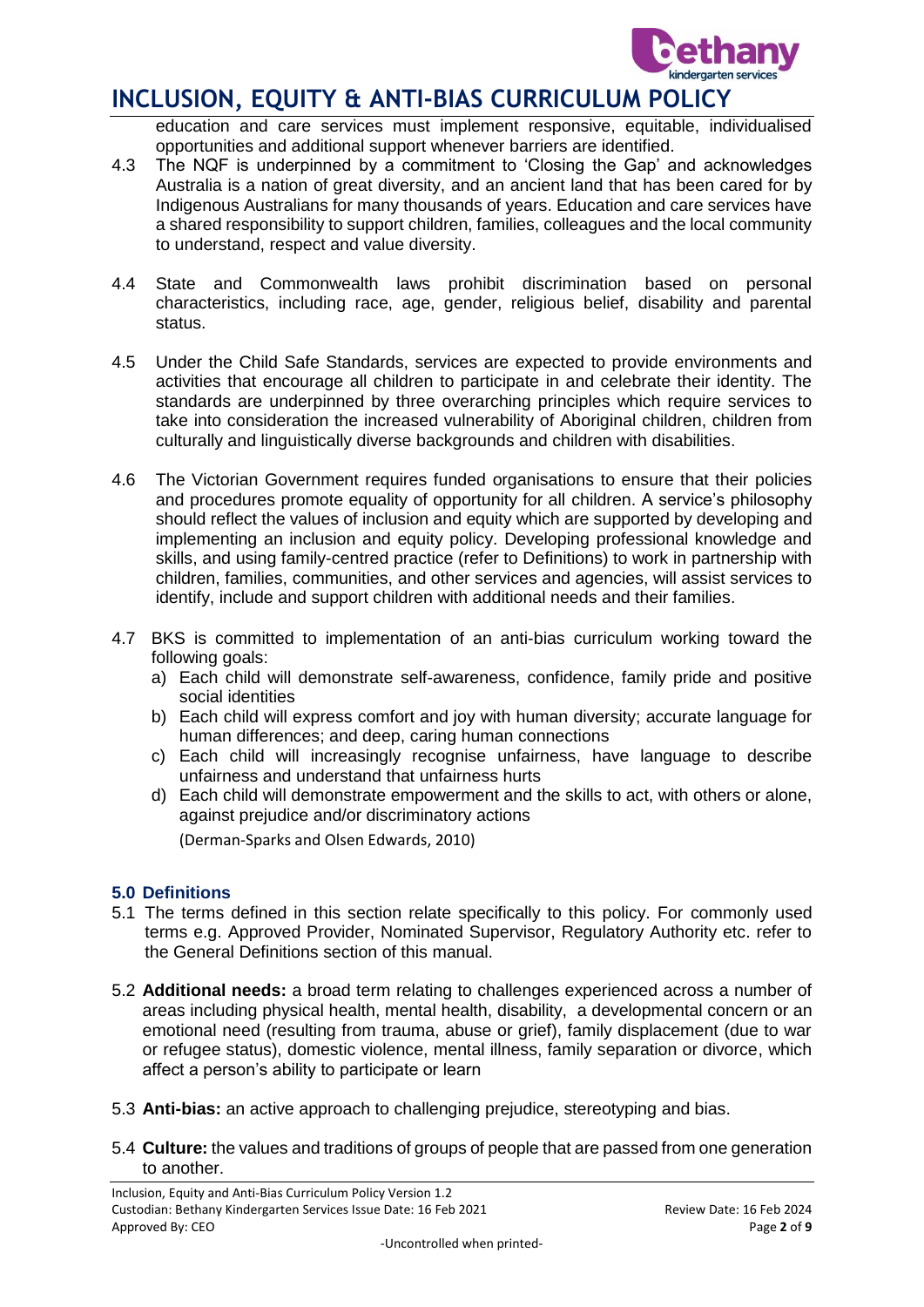

- 5.5 **Culturally and linguistically diverse (CALD):** refers to individuals and groups who are from diverse racial, religious, linguistic and/or ethnic backgrounds.
- 5.6 **Developmental delay:** a delay in the development of a child under the age of 6 years that:
	- a) Is attributable to a mental or physical impairment, or a combination of mental and physical impairments, and
	- b) Is manifested before the child attains the age of 6 years, and
	- c) Results in substantial functional limitations in one or more of the following areas of major life activity:
		- i. self-care
		- ii. receptive and expressive language
		- iii. cognitive development
		- iv. motor development, and
	- d) Reflects the child's need for a combination and sequence of special interdisciplinary or generic care, treatment or other services that are of extended duration and are individually planned and co-ordinated (Disability Act 2006 (Vic)).

### 5.7 **Disability:** in relation to a person, refers to:

- a) A sensory, physical or neurological impairment or acquired brain injury, or any combination thereof, that:
	- i. is, or is likely to be, permanent, and causes a substantially reduced capacity in at least one of the areas of self-care, self-management, mobility or communication, and
	- i. requires significant ongoing or long-term episodic support, and
	- ii. is not related to ageing, or
- b) An intellectual disability, or
- c) A developmental delay (Disability Act 2006 (Vic)).
- 5.8 **Diversity:** refers to all characteristics that make individuals different from one another, including race, religion, language, ethnicity, beliefs, age, gender, sexual orientation, level of ability, additional needs, socioeconomic status, educational attainment, personality, marital and/or parental status, family structure, lifestyle and general life/work experience.
- 5.9 **Early Childhood Intervention Services (ECIS):** these services support families and children experiencing a disability or developmental delay (refer to *Definitions*) from birth to school age. ECIS are funded through the Department of Education and Training (DET) and provided by Specialist Children's Services teams and Early Childhood Intervention agencies.
- 5.10 **Early Start Kindergarten:** a funding program that enables three-year-old Aboriginal and Torres Strait Islander children, and children known to Child Protection, to attend a free kindergarten program that is planned and delivered by an early childhood teacher for a specific number of hours.
- 5.11 **Equity:** (in the context of human rights) is the behaviour of acting in a fair and just manner towards others.

#### 5.12 **Family-centred practice:** Practice which:

- a) Use families' understanding of their children to support shared decision-making about each child's learning and development.
- b) Create a welcoming and culturally-inclusive environment, where all families are encouraged to participate in and contribute to children's learning and development.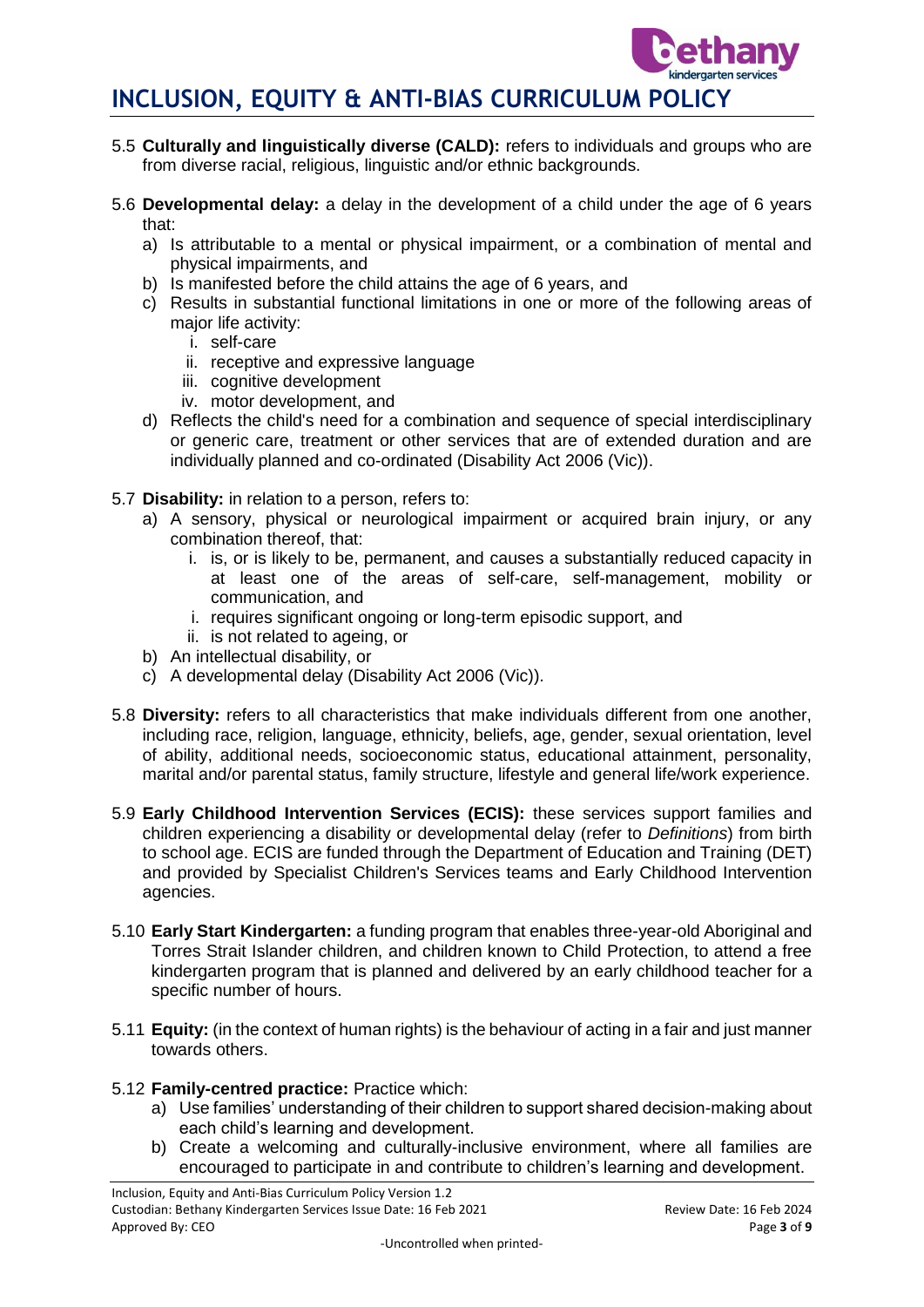

- c) Actively engage families and children in planning children's learning and development.
- d) Provide feedback to families on each child's learning, and provide information about how families can further advance children's learning and development at home and in the community.
- 5.13 **Inclusion:** The engagement and involvement of children and families to ensure that all individuals have an equal opportunity to participate and achieve their maximum potential.
- 5.14 **Kindergarten Fee Subsidy (KFS):** a state government subsidy paid directly to the funded service to enable eligible families to attend a funded kindergarten program or funded three-year-old place at no cost (or minimal cost) to promote participation. Details are available at The Kindergarten Guide (refer to Sources).
- 5.15 **Kindergarten Inclusion Support Packages:** A package of support for children with a disability and high support needs and/or with complex medical needs.
- 5.16 **Mental health** in early childhood can be understood as a young child's ability to experience, regulate and express emotions; form close and secure interpersonal relationships; and explore the environment and learn – all in the context of family, community and cultural expectations for young children. Infant mental health is synonymous with healthy social and emotional development (from KidsMatter – refer to Sources).
- 5.17 **Out-of-Home Care:** Is the term used in Victoria when a child or young person is placed in care away from their parents. It includes placement in kinship care, home-based care such as foster care and residential care. For these children, the State of Victoria is their legal their parent, and with this comes the responsibilities of a parent to care for and protect them, and to ensure that they have access to all the services they need for their immediate and longer term benefit (Early Childhood Agreement on Out-of-Home Care – refer to Sources).

#### **6.0 Responsibilities**

#### 6.1 **BKS as the Approved Provider is responsible for:**

- a) Ensuring that service programs are available and accessible to families from a variety of backgrounds (refer to Curriculum Development Policy).
- b) Encouraging collaborative, family-centred practice and anti-bias curriculum (refer to Definitions) at the service which facilitates the inclusion and active participation of both the child and the family at the service.
- c) Providing families with information about the support options available for children attending a BKS service.
- d) Ensuring that educational programs are delivered in accordance with an approved learning framework, are based on the developmental needs, interests and experiences of each child, and take into account the individual differences of each child (Victorian Early Years Learning and Development Framework Practice Guide Four: Equity and Diversity – refer to Sources).
- e) Ensuring that the enrolment process is fair and equitable, and facilitates access for all children (refer to Enrolment and Orientation Policy).
- f) Tailoring the orientation process to meet the individual needs of children and families (refer to Enrolment and Orientation Policy).
- g) Identifying the barriers to participation in service programs and activities, and developing strategies to overcome these.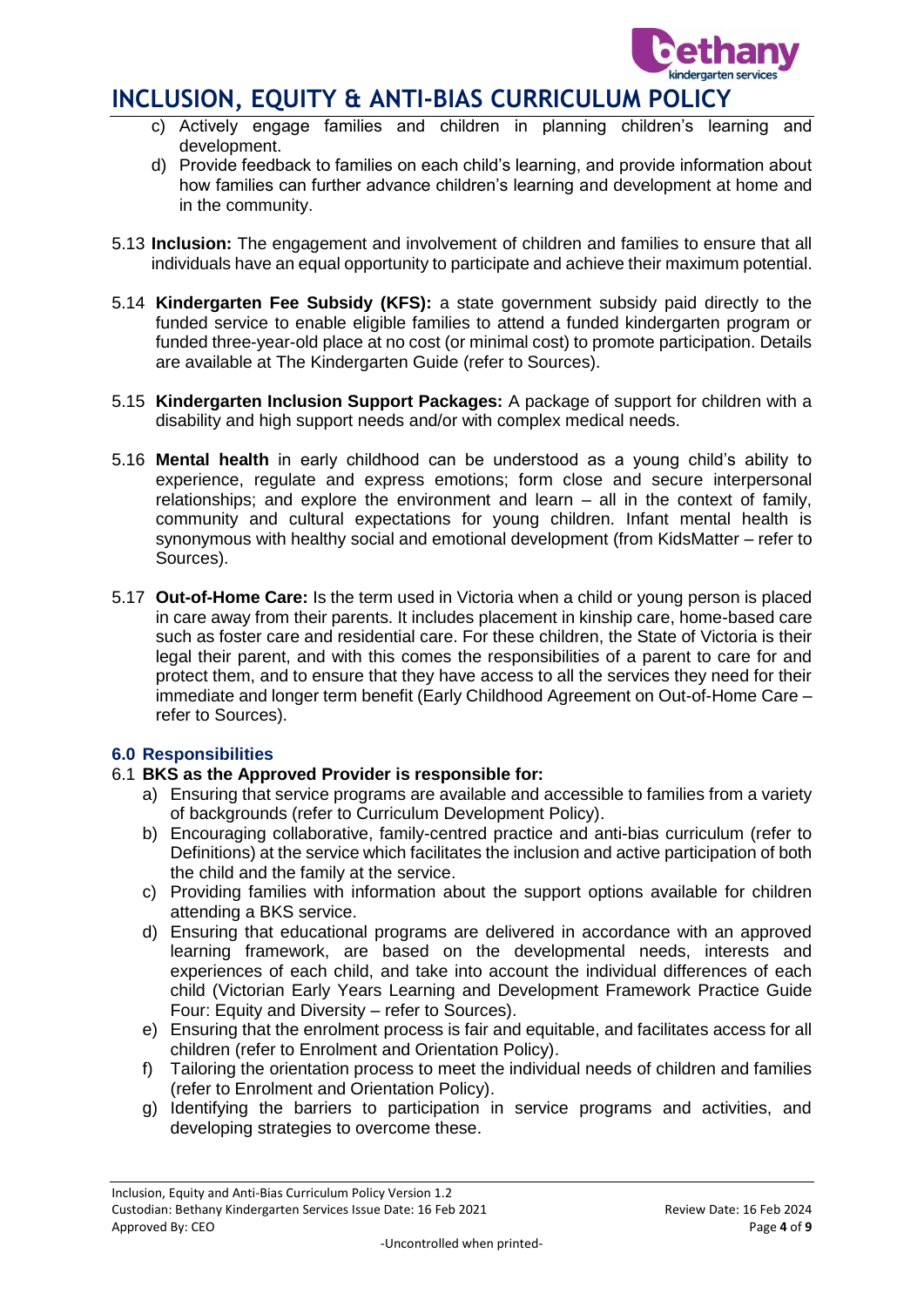

- h) Ensuring that facilities are designed or adapted to support access by every child, family, educator and staff member, including adaptive equipment to support the inclusion of all children.
- i) Ensuring that staff have access to appropriate and accredited professional development activities that promote a positive understanding of diversity, inclusion and equity, anti-bias, and mental health and wellbeing, and provide skills to assist in implementing this policy (refer to Staffing Policy).
- j) Ensuring that the Nominated Supervisor and all staff are aware of the service's expectations regarding positive, respectful and appropriate behaviour when working with children and families (refer to Code of Conduct Policy and Interactions with Children Policy).
- k) Considering any issues regarding fees that may be a barrier to families enrolling BKS kindergartens, and removing these barriers wherever possible (refer to Fees Policy)
- l) Ensuring that all eligible families are supported to access the Kindergarten Fee Subsidy (refer to Definitions and Fees Policy), including families with concession cards, Aboriginal and Torres Strait Islander families, and refugee and asylum seeker families.
- m) Providing service information in various community languages wherever possible.
- n) Using language services (refer to Sources) to assist with communication where required, considering the employment of a multilingual worker/s to meet the needs of culturally and linguistically diverse (CALD) families.
- o) Working with the Nominated Supervisor and educators to ensure appropriate program planning and resourcing for children with additional needs (refer to Definitions).
- p) Where practicable, accessing resources, support and professional development to facilitate inclusion of children with additional needs who are ineligible for specific support packages.
- q) Ensuring collaborative relationships with specialised services and professionals to provide support and services for families and children with a disability, complex medical needs and/or developmental delay.
- r) Ensuring that all eligible three-year-old Aboriginal and Torres Strait Islander children and children known to Child Protection are supported to access the Early Start Kindergarten program (refer to Definitions).
- s) On-going reflection on provision of anti-bias processes and practices in the kindergarten programs.
- t) Implementing appropriate programs and practices to support vulnerable children and families, including working co-operatively with relevant services and/or professionals where required (refer to Child Safe Environment Policy).
- u) Ensuring that service programs are inclusive of children with medical conditions.
- v) Ensuring that no employee, prospective employee, parent/guardian, child, volunteer or student at the service is discriminated against.
- w) Ensuring there are clear referral options and pathways for children, staff, educators and families to access support services for mental health and wellbeing.
- x) Ensuring that educators and staff are supported to learn about and care for their own mental health and wellbeing.
- y) Ensuring that mental health and wellbeing information and policy requirements are included in educator and staff orientation/induction.
- z) Ensuring that leadership practices and on-the-ground support enables a work environment that minimised stress and promotes mental health and wellbeing for educators and staff.
- aa) Ensuring that any behaviour or circumstances that may constitute discrimination or prejudice are dealt with in an appropriate manner (refer to Complaints and Grievances Policy).
- bb) Ensuring that all policies of BKS, including the Privacy and Confidentiality Policy, are adhered to at all times.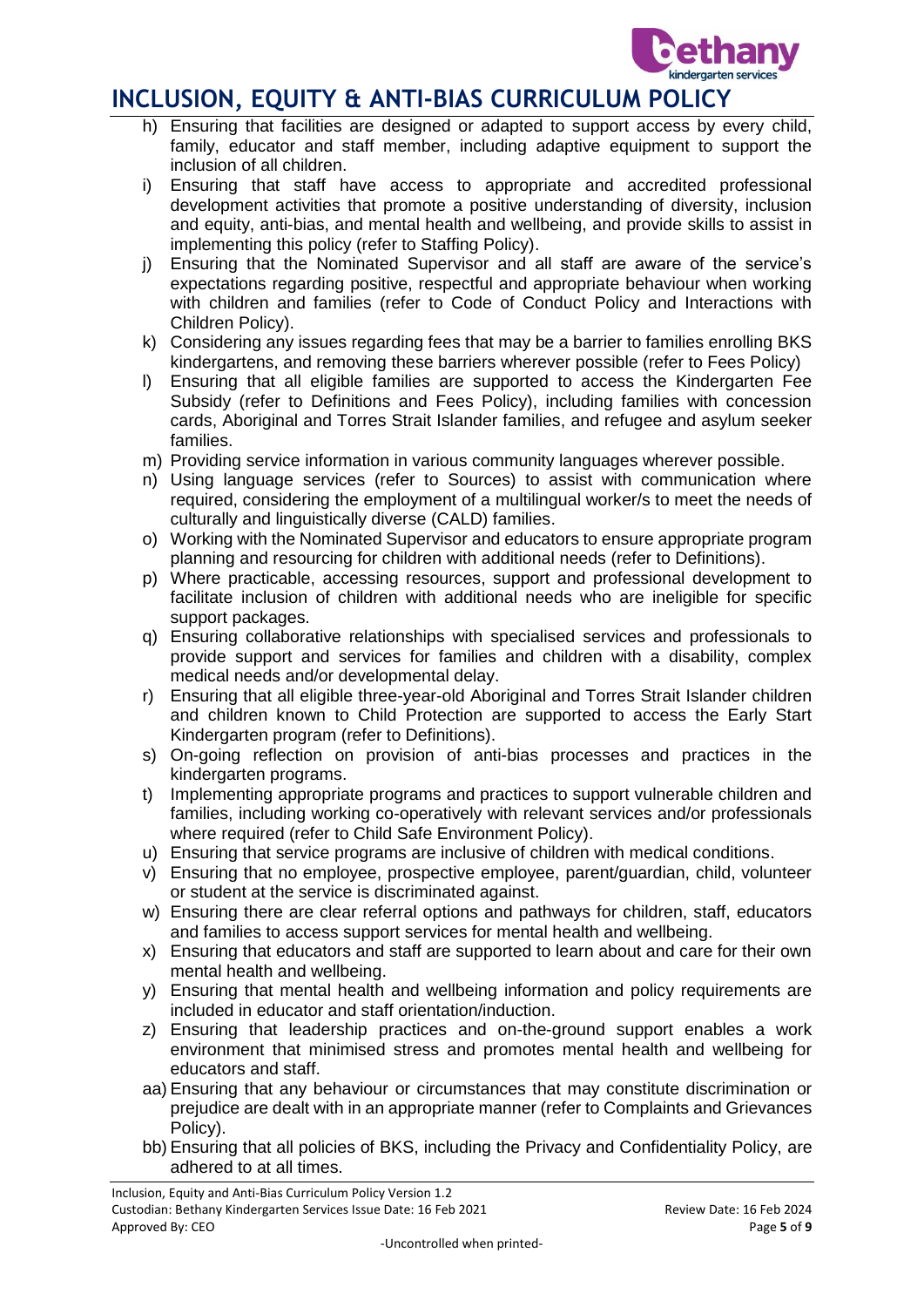### 6.2 **The Nominated Supervisor is responsible for:**

- a) Ensuring that the service provides a safe, inclusive and empowering environment which celebrates diversity through positive, respectful and appropriate behaviour when working with children and families (refer to Code of Conduct Policy and Interactions with Children Policy)
- b) Ensuring the diversity and interests of the children, families, educators and staff are reflected in the physical environment.
- c) Ensuring that cultural values and expectations about health and wellbeing are respected.
- d) Ensuring there are quiet and reflective spaces for children, educators and families.
- e) Providing an educational program that is reflective of the service's values, beliefs and philosophy, and embraces the principles of fairness, equity, diversity and inclusion (Victorian Early Years Learning and Development Framework Practice Guide Four: Equity and Diversity – refer to Sources).
- f) Identifying children with additional needs.
- g) Being aware of the support/resources required to ensure that these children are included in service programs.
- h) Ensuring that service programs are inclusive of all children with medical conditions.
- i) Using family-centred practice (refer to Definitions) and working collaboratively with staff, parents/guardians, specialist services and other professionals to implement the program at the service and provide individualised support for children.
- j) Providing information to families about the support available to assist children.
- k) Providing opportunities for families to contribute to the program as key partners.
- l) Ensuring that parents/guardians are consulted, kept informed and provide written consent, where individualised programs, action, support or intervention are planned and provided for their child.
- m) Responding to the needs and concerns of parents/guardians, and providing support and guidance, where appropriate.
- n) Working with BKS as the Approved Provider and educators to ensure appropriate program planning and resourcing for children with additional needs (refer to Definitions).
- o) Providing support and guidance to educators/staff.
- p) Organising appropriate resources and accredited professional development for educators to enable all children to be included at the service, and to understand when and how to refer children to additional support.
- q) Developing links with other services and/or professionals to support mental health and wellbeing, children with additional needs and where required have referral pathways in place.
- r) Ensuring that the program provides opportunities for all children to participate and interact with one another.
- s) Using language services (refer to Sources) to assist with communication, where required.
- t) Ensuring that individualised programs incorporate opportunities for regular review and evaluation, in consultation with all people involved in the child's education and care.
- u) Providing opportunities for families to contribute to the program.
- v) Providing information to families about local parenting and family services, mental health and wellbeing, and other resources that are available to support the health and wellbeing of children and families.
- w) Developing partnerships with other education and care settings and schools to enable children to move successfully from one setting to another.
- x) Notifying the Approved Provider of any behaviour or circumstances that may constitute discrimination, bullying, harassment or prejudice.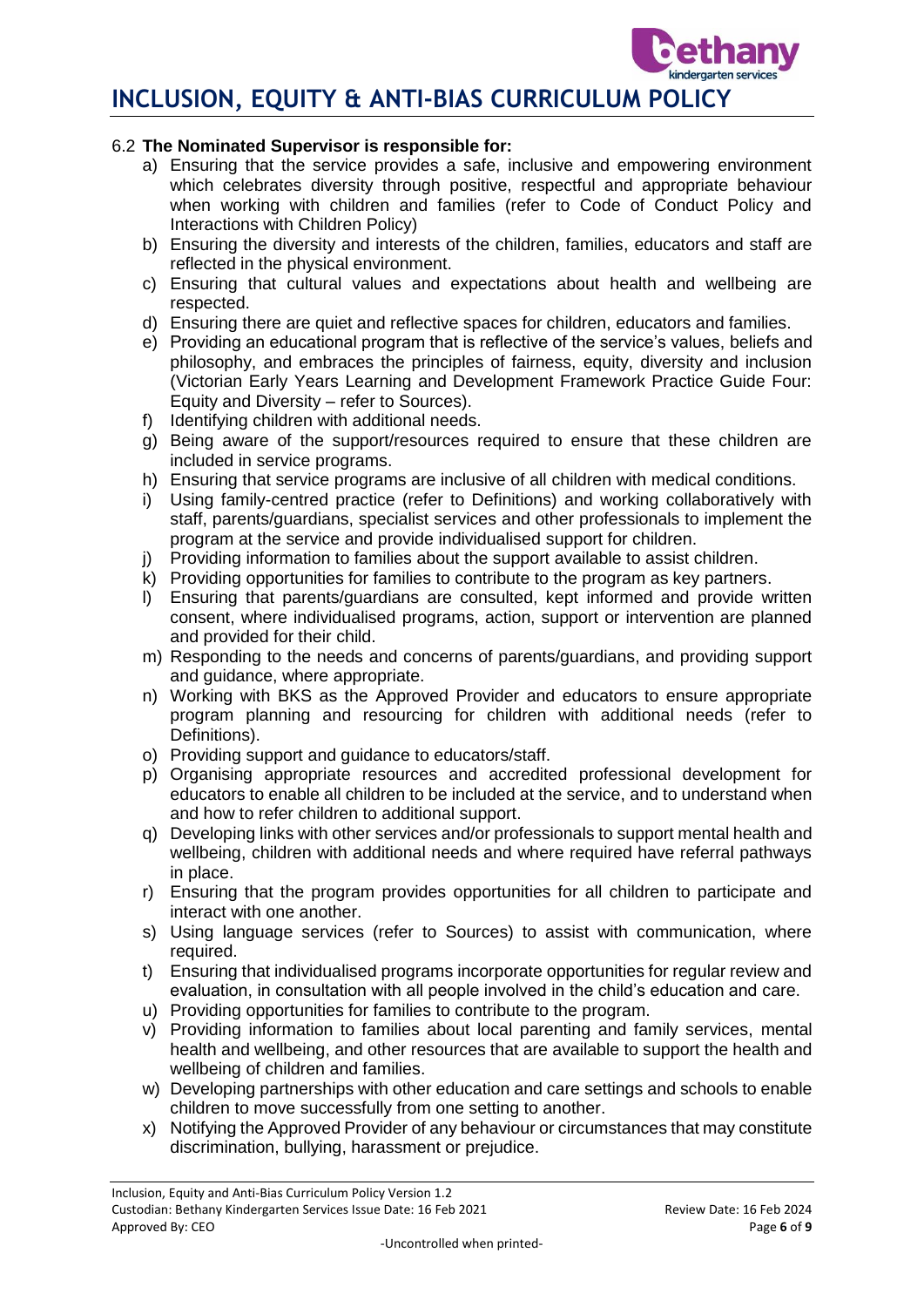

- y) Ensuring that no employee, prospective employee, parent/guardian, child, volunteer or student at the service is discriminated against.
- z) Ensuring that any behaviour or circumstances that may constitute discrimination or prejudice are dealt with in an appropriate manner (refer to Complaints and Grievances Policy).
- aa) Ensuring that all policies of BKS, including the Privacy and Confidentiality Policy, are adhered to at all times.

### 6.3 **Educators and other staff are responsible for:**

- a) Supporting the participation and inclusion of all children in the program at the service.
- b) Being aware of the service's expectations regarding positive, respectful and appropriate behaviour when working with children and families (refer to Code of Conduct Policy and Interactions with Children Policy).
- c) Using family-centred practice (refer to Definitions) and working collaboratively with other staff, parents/guardians, specialist services and professionals to implement the program at the service and provide individualised support for children, where required.
- d) Delivering an educational program that is reflective of the service's values, beliefs and philosophy, and embraces the principles of fairness, equity, diversity and inclusion (Victorian Early Years Learning and Development Framework Practice Guide Four: Equity and Diversity – refer to Sources).
- e) Embedding social and emotional learning in the service program and practice, and teaching children to care for their own mental health.
- f) Providing a range of opportunities in the outdoor and indoor spaces and the natural environment, for all children to engage in physical, explorative and creative experiences.
- g) Encouraging and supporting other educators, staff and families as role models to demonstrate positive and respectful relationships, and positive mental health and wellbeing
- h) Undertaking appropriate, accredited professional development to support the inclusion of all children at the service.
- i) Using language services to assist with communication, where required.
- j) Understanding and respecting different cultural child-rearing and social practices.
- k) Working with BKS as the Approved Provider and Nominated Supervisor to ensure appropriate program planning and resourcing for children with additional needs (refer to Definitions).
- l) Meeting any specialised medical and nutritional needs of children on a day-to-day basis (refer to Dealing with Medical Conditions Policy and Nutrition and Active Play Policy).
- m) Providing information to families about the support available to assist children.
- n) Discussing any concerns regarding individual children with the Nominated Supervisor or BKS as the Approved Provider, and parents/guardians.
- o) Responding to the needs and concerns of parents/guardians, and providing support and guidance, where appropriate.
- p) Reviewing and evaluating individualised support programs in consultation with all people involved in the child's education and care.
- q) Critically reflecting on practice to ensure that interactions and programs embrace an approach in which children and families feel valued and respected, and that their contributions are welcomed.
- r) Notifying the Nominated Supervisor or BKS as the Approved Provider of any behaviour or circumstances that may constitute discrimination or prejudice.
- s) Adhering to the policies of BKS, including the Privacy and Confidentiality Policy at all times.

#### 6.4 **Parents/guardians are responsible for:**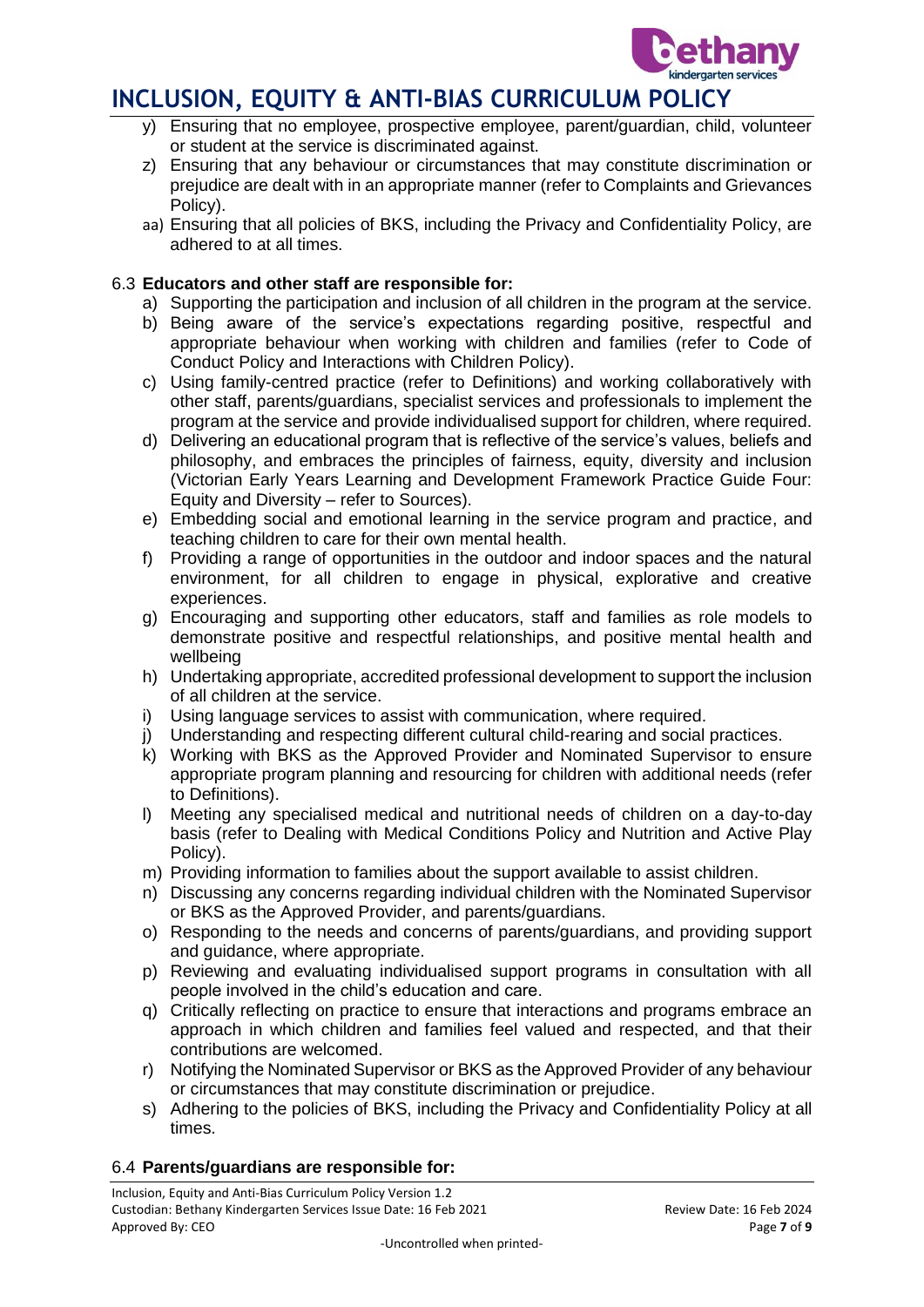

- a) Adhering to the policies of BKS, including the Inclusion, Equity Policy and Anti-Bias Curriculum Policy, Code of Conduct and the Privacy and Confidentiality Policy, at all times.
- b) Communicating with the service to ensure awareness of their child's specific needs.
- c) Raising any issues or concerns regarding their child's participation in the program.
- d) Responding to requests from educators for written permission to arrange for an assessment or collect reports on their child from service providers.
- e) Being involved in, keeping fully informed about, and providing written consent for any individualised intervention or support proposed/provided for their child.
- 6.5 **Volunteers and students,** while at the service, are responsible for following this policy and its procedures.

#### **7.0 Evaluation**

- 7.1 In order to assess whether the values and purposes of the policy have been achieved, the Approved Provider will:
	- a) Seek feedback from everyone affected by the policy regarding its effectiveness.
	- b) Monitor the implementation, compliance, complaints and incidents in relation to this policy.
	- c) Keep the policy up to date with current legislation, research, policy and best practice.
	- d) Revise the policy and procedures as part of the service's policy review cycle, or as required.
	- e) Notify parents/guardians at least 14 days before making any changes to this policy or its procedures unless a lesser period is necessary because of a risk.

### **8.0 Related Bethany policies and procedures**

- 8.1 Bethany Group:
	- a) Bullying and Harassment Policy
	- b) Inclusion and Diversity Policy
	- c) Child Safety and Wellbeing Policy
- 8.2 Bethany Kindergarten Services Ltd.:
	- a) Anaphylaxis Policy
	- b) Asthma Policy
	- c) Child Safe Environment Policy
	- d) Code of Conduct Policy
	- e) Complaints and Grievances Policy
	- f) Curriculum Development Policy
	- g) Dealing with Infectious Diseases Policy
	- h) Dealing with Medical Conditions Policy
	- i) Diabetes Policy
	- j) Enrolment and Orientation Policy
	- k) Epilepsy Policy
	- l) Excursions and Service Events Policy
	- m) Fees Policy
	- n) Interactions with Children Policy
	- o) Nutrition and Active Play Policy
	- p) Privacy and Confidentiality Policy
	- q) Staffing Policy

#### **9.0 Relevant legislation and standards**

9.1 Relevant legislation and standards include but are not limited to: a) Age Discrimination Act 2004 (Cth)

Inclusion, Equity and Anti-Bias Curriculum Policy Version 1.2 Custodian: Bethany Kindergarten Services Issue Date: 16 Feb 2021 Review Date: 16 Feb 2024 Approved By: CEO **Page 8** of **9**